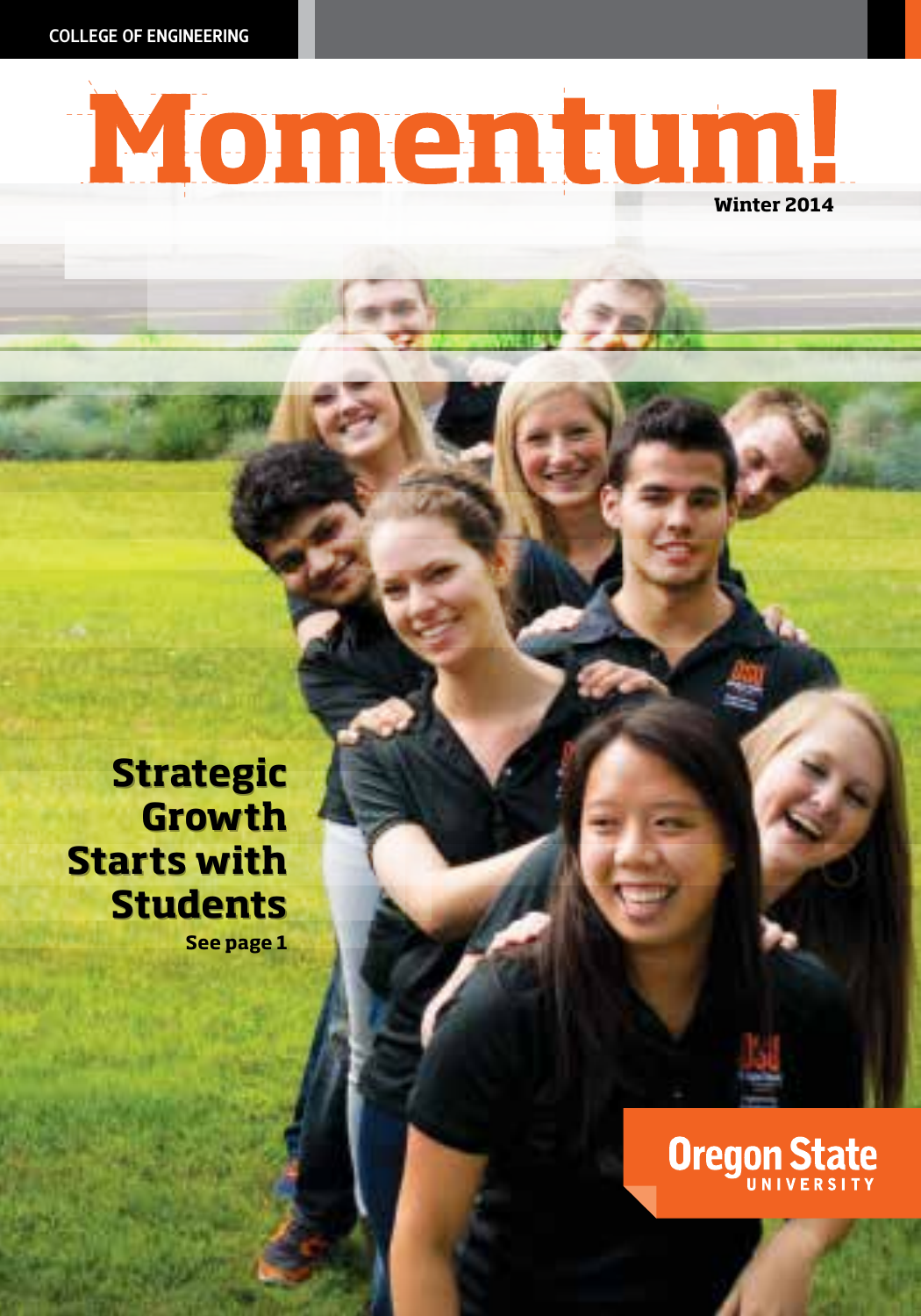#### EDITOR Thuy T. Tran

#### CONTRIBUTING WRITERS Gregg Kleiner, Abby P. Metzger,

Thuy T. Tran, and Warren Volkmann

GRAPHIC DESIGNER Long Lam

#### COPY EDITOR Marie Oliver (Clarity Writing & Editing)

#### PHOTOGRAPHERS

Meleah Ashford, Hannah Gustin, Karl Maasdam, Kovit Pholsena, Paul Sakuma, and photos courtesy of NVIDIA.

#### COVER PHOTO

College of Engineering ambassadors play an important role in the growth of enrollment. They provide information, community, and guidance to current and prospective students. (Photo by Hannah Gustin)

#### COLLEGE OF ENGINEERING

Oregon State University 101 Covell Hall Corvallis, OR 97331 541-737-3101 engineering.oregonstate.edu **Momentum!** 

**Winter 2014**

6

8

10

 $\beta$  Lessons on life and lifework

Summer research experience surprises students, teaches mentors

20 years later: Strategic growth provides key<br>to transformation

Internationalizing nuclear engineering: U.S. – Poland cooperation creates unique student opportunities

Building for the Big One: Kearney Professor of Engineering travels the world to study earthquake resilience

Momentum! is published by the College of Engineering's Marketing Communications group. Comments and questions about this publication can be sent to the editor at editor@engr.oregonstate.edu



College of Engineering faculty and staff gathered at Reser Stadium for the 2013 Fall Awards Breakfast.

## 20 years later: Strategic growth provides key to transformation

I love Oregon State University, and holding the deanship of the College of Engineering is a dream come true. After more than a year in the position, I have had many occasions to look back and reflect on this organization's past and present.

University-wide enrollment has nearly doubled in less than two decades, and much of that growth has been in the College of Engineering. Our enrollment and graduation numbers have doubled since I was a faculty member here from 1984 to 2001, and this past year we graduated the largest class in the college's history. (See the data in the accompanying charts.) But growth in numbers is only part of the story. We are also growing our reputation and influence nationally and internationally. Through our international collaborations, we attract top students from all corners of the earth and provide domestic students with invaluable overseas learning opportunities. As an example, read the story in this issue about Malwina Gradecka, who came from Warsaw, Poland, to pursue a Ph.D. in nuclear engineering.

Through a unique collaboration with the National Science Foundation's Center for Sustainable Materials Chemistry, we also provided hands-on research experience to Oregon State undergraduate students and their peers from across the nation. You'll get a

glimpse of what they worked on and learned, and what surprised them most during their summer internships.

Since the college was established in 1889, our alumni have impacted society in major ways through contributions in science and technology. A few of their achievements include revolutionizing the computer industry by inventing the computer mouse and email, improving human health by creating the first artificial heart valve, and pioneering space exploration by helping to build Earth's largest telescope. In this issue, you can also read about one of our outstanding alumni, Jen-Hsun Huang ('84, B.S. Electrical Engineering), who transformed visual computing with the invention of the GPU and whose company, NVIDIA, continues to drive innovation in that field.

Our alumni and industry partners continue to help us deliver unsurpassed academic experiences through their steadfast support and their investment in our faculty and students. Donors to the College of Engineering have invested more than \$200 million in private support during The Campaign for OSU. Twenty years ago, the college had one endowed faculty position. Today, our 16 endowed faculty positions and numerous state-of-theart research and teaching facilities attract world-class researchers. Please see the article about Scott Ashford's important work in earthquake engineering, which was

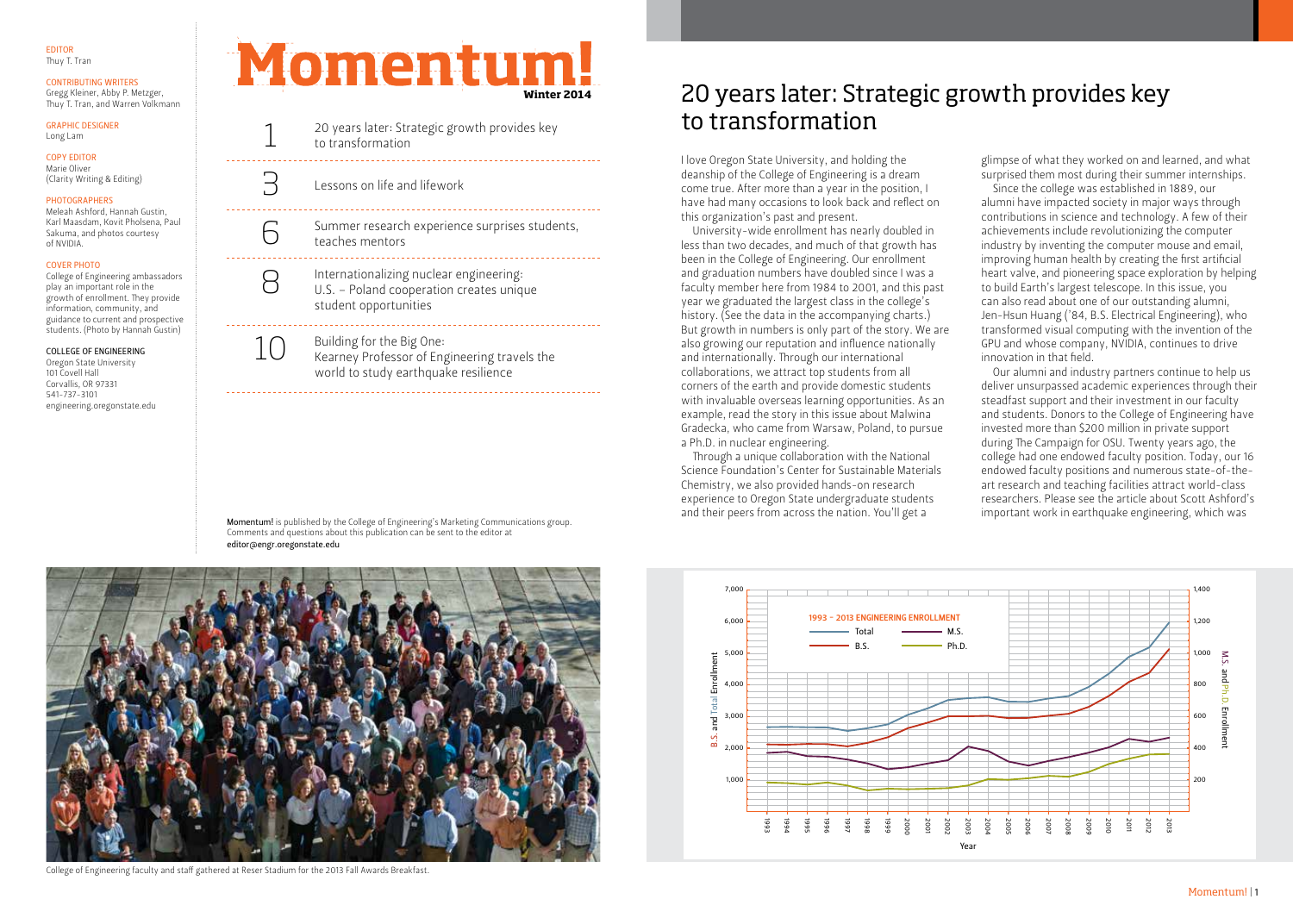

made possible by one such endowment: the Kearney Professorship of Engineering.

The college's five integrated engineering units share the goal of providing excellent education and pursuing top-notch, multidisciplinary research. Our emphasis on collaboration within a unified whole makes it easier for scientists to integrate their knowledge to find new solutions for complex problems. Strategic investments are building key areas of excellence, which allow renowned and emerging scholars to break new ground in their search for elegant solutions that promote a healthy planet, healthy people, and healthy economies around the world.

I hope you are as impressed as I am by our transformation during the past 20 years, and that you share my excitement about the vibrant opportunities yet to come.

Sincerely,

Fandra Woodz

Sandra L. Woods, Dean Oregon State University College of Engineering

## Lessons on life and lifework

*By Gregg Kleiner*

Jen-Hsun Huang was a 32-year-old entrepreneur at the helm of a startup company he'd launched in the high-stakes, high-tech, high-failure-rate heart of Silicon Valley when he found himself and his fledgling company on the brink of total disaster.

The two years of intense design innovation Huang's company had invested as a way to get around the high price of DRAM memory was suddenly irrelevant when the price of DRAM went into free fall. It went from \$50 a megabyte to \$5 as more than 80 competitor companies jumped into the 3D graphics chip race. Huang's venture funding and personal savings had all but evaporated, leaving him, his wife Lori ('85, B.S. Electrical Engineering), and their two small children vulnerable.

 "Until that moment, I don't know that I'd ever experienced failure," said Huang ('84, B.S. Electrical Engineering), who came to Oregon State University at age 17, graduated with honors, and worked at several high-tech jobs before co-founding NVIDIA in 1993.

Jen-Hsun Huang works with employees at Project Inspire, the annual charity event NVIDIA sponsors instead of hosting a traditional holiday party.

Jen-Hsun Huang, president and CEO of NVIDIA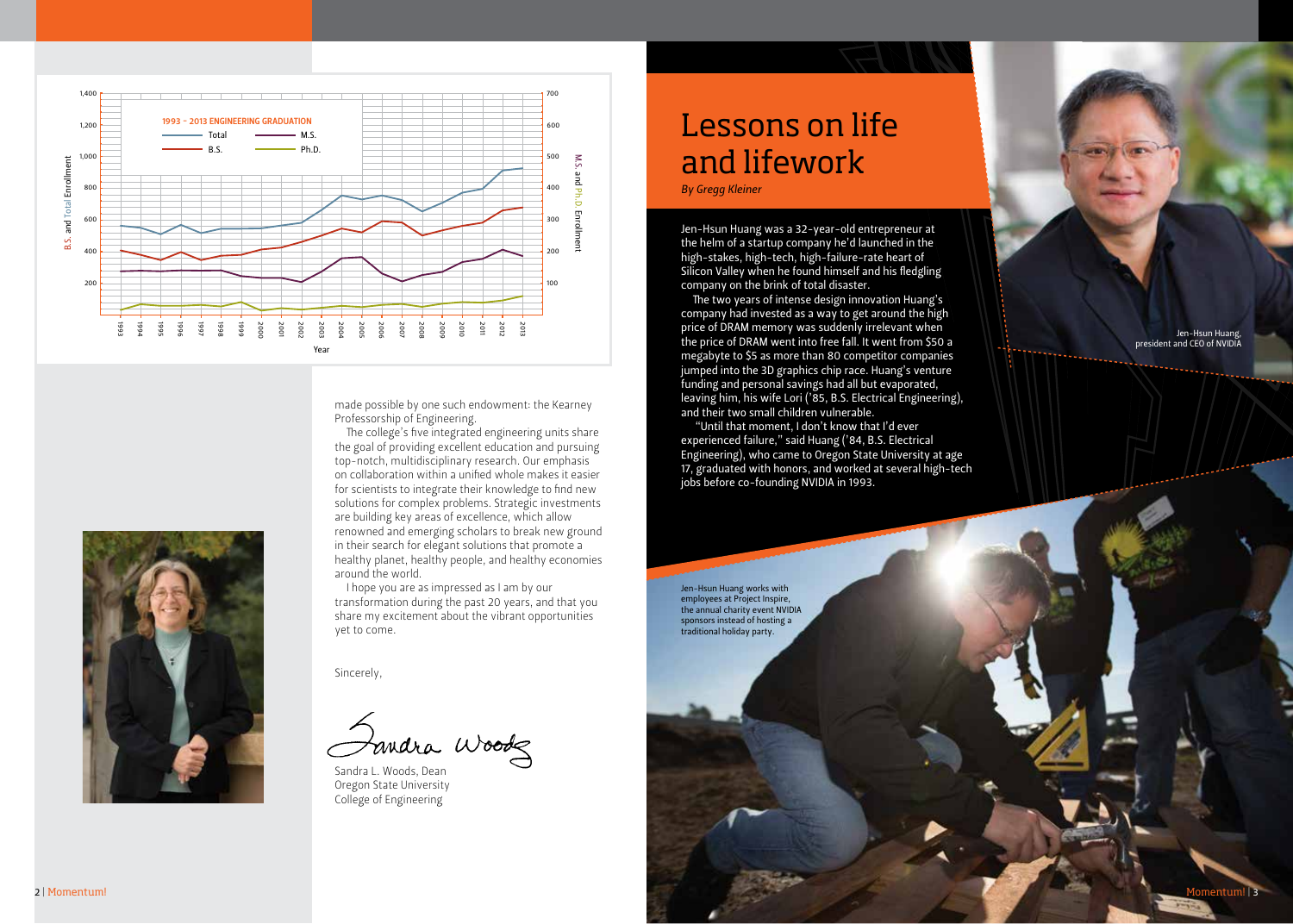The Huang family (from left) Madison, Jen-Hsun, Lori, and Spencer.

NVIDIA invented the graphics processing unit (GPU) and today is one of the world's most successful technology companies, but "back then, we were surrounded by competition, our company was the smallest of all of them, and the first product we built after two years was a failure of spectacular proportions — spectacular because we took a gigantic risk, and it didn't work out," said Huang.

#### Failure transformed

As Huang and his company teetered on the precipice of collapse, he experienced something he still taps into today as chief executive officer of NVIDIA.

"I think the defining moment of any career or company is when everything's on the line for the first time — all the people you've convinced to fund your idea, all the people you've hired, your family, everything," he said. "That's when you're truly at the brink."

He compares his experience to the moment when a world-class athlete is competing on a level so extreme that you can almost see them reach down and access something extra to get them through.

"They seem to have an ability to dig deeper when times are really, really tough and tap some extra gear, a spare tank, some special reserve that makes them seem super human, super capable," Huang said. "Well, we found that. When I was 32, I experienced it, and we learned as a company how to tap into it and find a winning strategy to get out of where we were."



NVIDIA's latest product, SHIELD, is the company's first gaming and entertainment device.

Huang said he and the people he worked with — many of whom are still with the company today — reinvented themselves and the company, and their true character came out.

"That moment taught us how to tap the greatest strength in ourselves," he said. "I know exactly where that extra reserve is now, what it looks like, and when to go to it. And the company knows that, too, and it's great to have. But you won't have it  $-$  you won't discover it — unless you're at the brink."

The rest, as they say, is history. Huang and his team were able to pull the company back from the edge of failure, and today NVIDIA employs 8,500 people, owns more than 5,500 granted and pending U.S. patents, and has its ubiquitous graphics processing technologies embedded in everything from smartphones and supercomputers to medical imaging devices, NASA workstations, and new cars.

#### Competition reimagined

Huang agrees that he's competitive, but he said it's not in the traditional way.

"I'm competitive, but I don't feel a great desire to need to win at everything — I'm not competitive like that," he said. "I just want to make sure I've done the best I could. And my definition of doing the best I could happens to have a very high standard."

He said his high standard probably comes from his father, a chemical engineer, and his mother.

"My dad's a perfectionist," he explained. "Nobody's got better handwriting than my dad. When he fixes something, he fixes it perfectly. When he works on something, it's always perfect. He's an engineer's engineer. My mom, on the other hand, is a little more random, but nothing's ever quite good enough for her. So she's always nitpicking this and nitpicking that. So I'm probably a combination of both of them."

Huang's obsession with doing the best he can is recharged and refocused every day when he wakes and asks himself three questions: "What could I do

NVIDIA's president and CEO Jen-Hsun Huang plays a game, powered by Physx technology, at the 2009 International Consumer Electronics Show in Las Vegas. NVIDIA invented the Physx graphics chip technology to enhance gaming. (AP Photo/ Paul Sakuma)

better? What are the most important things I could do that will make a contribution to the world? And what are the things I love to spend my time doing and that I want to fill my day with?"

Those three questions also inform NVIDIA's business operations. "We ask ourselves some permutation of those same questions almost every single day," Huang said. "And our answers can't possibly be the same answers as Intel or Qualcomm or AMD or others, right? Because we're different people and we have different skills and different perspectives on life."

And this is where Huang's distinctive orientation to competition comes in. "Ultimately, it's not about beating our competitors, but it's really about making a contribution that's unique among them," he explained. "Doing what they do better is not a likely outcome for success."

#### Sharing the passion

Huang believes that many of his top management team and others have stayed with NVIDIA over the years because they're doing their lifework.

"We're not just working anymore," he said. "I think for me, and for many on my management team, and for the really, really passionate computer graphics

engineers in the company, we're all doing our lifework here. There are many companies who can run a very good business, but there are very few who can say they are the world's best at what they do."

Huang is quick to credit Lori, whom he met at Oregon State in an electrical fundamentals class, for the role she has played in his success.

"It's good to have someone in your life who unconditionally believes in you, who believes you're doing your best," he said. "You need people like that, and Lori's always been that person for me — ever since I was 18, she was there believing in me and knowing I could do it. Even when I had self-doubts, she didn't."  $M!$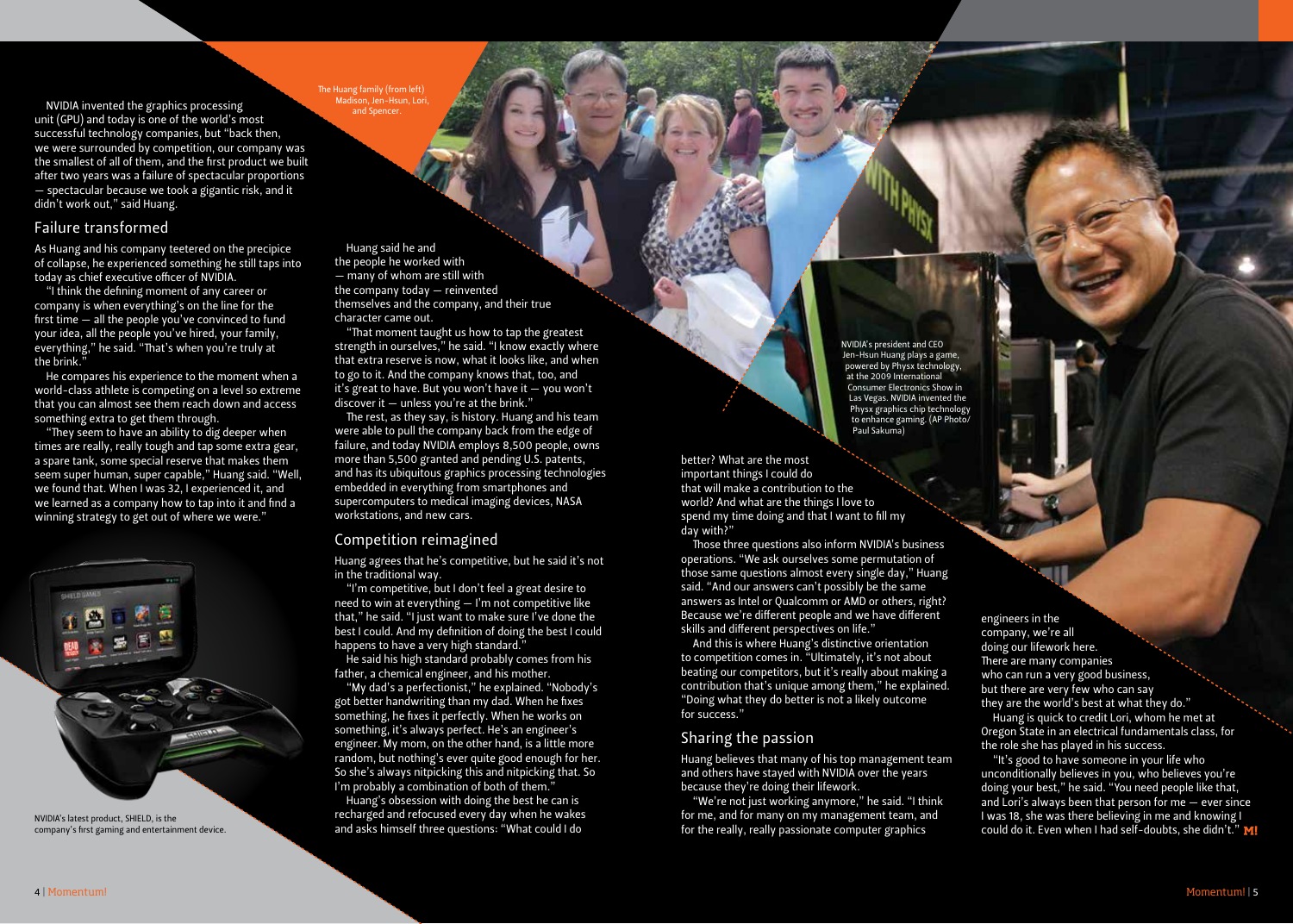

### Summer research experience surprises students, teaches mentors *By Thuy T. Tran*

Brittany Kern, a senior from the Alabama Agricultural and Mechanical University, spent last summer in a lab in the School of Chemical, Biological, and Environmental Engineering at Oregon State University attempting to synthesize a unique type of photocatalyst that more efficiently absorbs the visible spectrum of light. Photocatalysts are used in many applications, including carbon dioxide reduction and water purification.

Kern was one of 23 science and engineering students from academic institutions across the United States who were selected through a competitive process to participate in a nine-week research experience sponsored by the Center for Sustainable Materials Chemistry (CSMC) called the Undergraduate Summer Research Program. The program is funded by the National Science Foundation, and this year was hosted in labs at Oregon State, the University of Oregon, and the University of California – Davis. It initiates undergraduates into the research culture, teaches research basics, and provides graduate students and postdocs with mentorship experience.

As a chemistry student, Kern was surprised at the amount of engineering she was learning and doing. "I had no idea how closely the two fields are related and dependent upon each other," she said. "What was even more surprising was that I had such a hard time with the solution chemistry aspect of the project, even though I had spent three years doing that very thing."

Brenna Baker, an Oregon State chemical engineering junior, investigated the cluster formation and stability of precursors for inorganic photo- and electron-beam resists. Inorganic resists

are expected to enable high-volume fabrication of nanoscale electronic devices.

Baker was surprised at how the interaction with her mentors — graduate students and postdocs — differed from past experiences. "I was able to discuss how to proceed in our research with my mentors rather than being told what to do next," she said. "From that, I took away a lot of knowledge about considerations and steps in the research process."

In addition to getting hands-on experience with new analytical techniques, Baker credits her mentors with creating a comfortable and fun work environment. "I felt I could be creative," she said. "This positive atmosphere is something I will strive to contribute to in any future work experience."

Postdoctoral fellow Rose Ruther, who served as Kern's mentor, was impressed by the students' resilience. "They could handle everything that was thrown at them, even really complicated subjects — inorganic chemistry, solution processing, spectroscopy," she said. "With only nine weeks, they had a remarkably good understanding of, not only the laboratory techniques, but also the motivations for the work, experimental design, and data analysis. It was really rewarding to see them take ownership of their projects. They asked a lot of great questions, did a lot of independent literature searching, and weren't afraid to just go in the lab and try something new."

Student participants were not the only ones who benefited from the program, however. Ruther said the best part of mentoring the students is the energy and enthusiasm they bring into the lab. "They're seeing everything for the first time, and their excitement reminds me how much fun research really is." She is

pleased that several program participants will continue to work in the lab this fall.

Doctoral candidate Richard Oleksak, Baker's mentor, appreciated the opportunity to work with students who showed great initiative and genuine interest in the project. "Inquisitive students like Brenna forced me to answer big-picture questions about the research and gave me a more balanced perspective of the work," he said.

Oleksak hopes to become a professor, and the program gave him a valuable opportunity to gain experience working with students and managing a project. "For many of these undergraduates, we are their first research mentors and may have a huge impact on their chosen career paths. It is our responsibility to provide not only a challenging and engaging project, but a positive and respectful work environment so that this experience may guide them in choosing a profession," he said.

The 23 participants in the Undergraduate Summer Research Program were chosen from a pool of 126 applicants, which reflected an 85 percent increase in applications from 2012, when it was first launched.

"Applicants are selected based on their academics and their interest in eventually becoming a researcher," said Andy Bedingfield, the CSMC's director of outreach and education. "We also broaden the group to include participants from underrepresented groups and community college students to foster their interest in completing a four-year degree." M!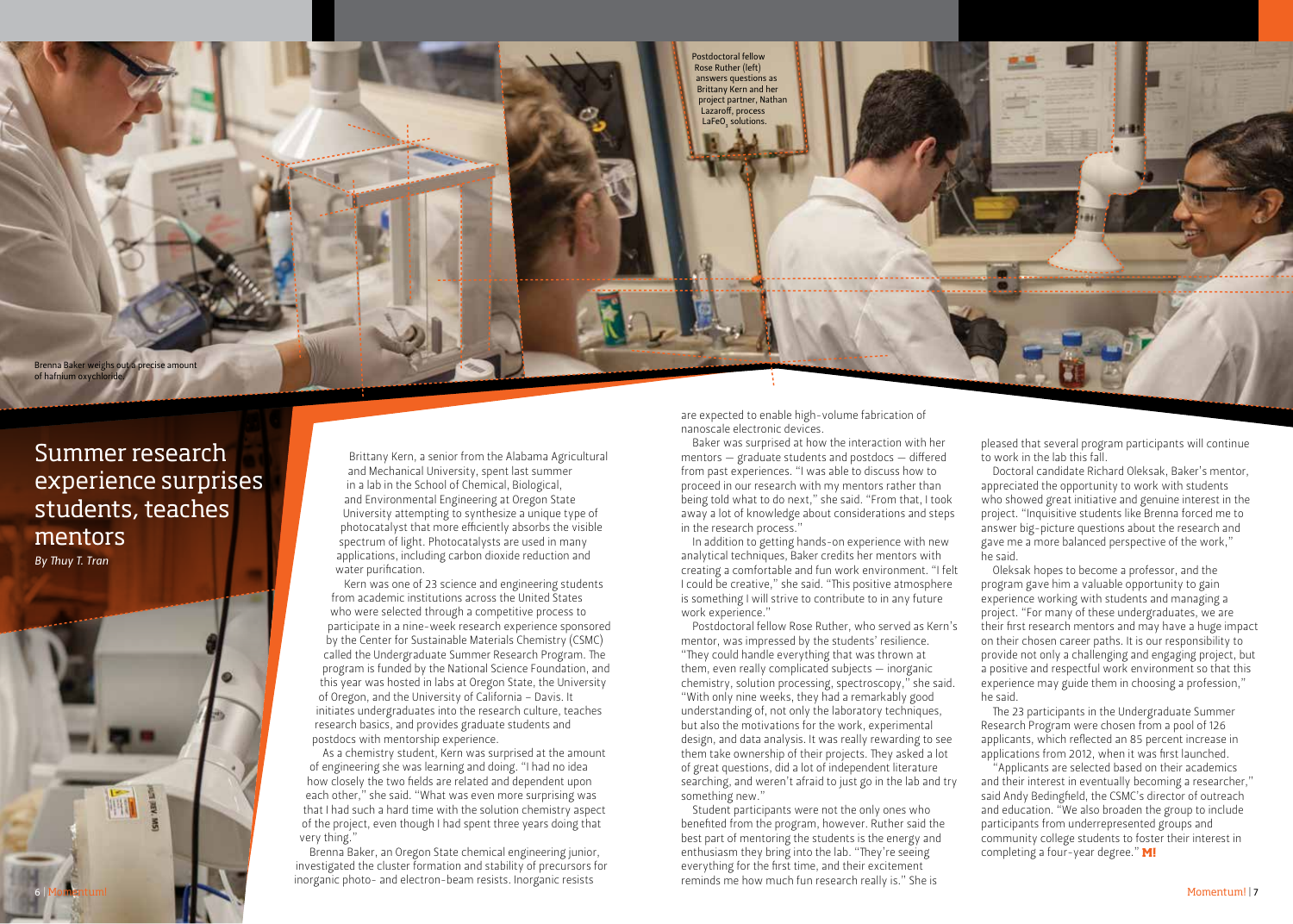Associate Professor Brian Woods and Malwina Gradecka discuss safety and design considerations relevant to high temperature gas-cooled reactors.

Internationalizing nuclear engineering: U.S. – Poland cooperation creates unique student opportunities *By Abby P. Metzger*

Malwina Gradecka came to the United States from Poland with a single suitcase in hand, ready to start a Ph.D. program in nuclear engineering at Oregon State University. Although her possessions were modest, her arrival signaled the beginning of something significant: an international cooperation between the Faculty of Power and Aeronautical Engineering at the Warsaw University of Technology (WUT) and Oregon State's Department of Nuclear Engineering and Radiation Health Physics. The partnership aims to advance nextgeneration nuclear power technologies and provide expert training for future practitioners, leaders, and scientists.

The collaboration also has the goal of addressing important global energy challenges, said Brian Woods, an associate professor and research adviser for Gradecka. "The problems of energy and the environment are not ones affecting the U.S. alone but are global problems," he said. "Partnerships of the type between Oregon State and WUT represent the future of how these problems will be addressed and ultimately solved."

Gradecka first began researching nuclear power as a master's student at WUT. Nuclear energy is a relatively untapped industry in Poland, with most electricity coming from coal. But after joining the European Union in 2004, Poland has been diversifying its energy

portfolio to support a 20 percent reduction in carbon dioxide emissions among member states by 2020.

Nuclear power seemed like a ripe opportunity for Gradecka. "Nuclear engineering became a chance for me to help make electricity cheaper, more efficient, and cleaner. I would like to do something that matters, something that serves the world," she said.

Gradecka is on her way to doing just that. She is working with Woods on a cutting-edge project called a High Temperature Test Facility, an electrically powered model of a high-temperature gas-cooled reactor. The test facility uses helium as a coolant rather than water; it is not a reactor and contains no nuclear material. The \$4.9 million project is part of an ambitious effort to bring the technology to market by 2030.

High-temperature gas-cooled reactors have several unique features that give them an advantage over traditional reactors. Power production density is lower, making it much easier to cool the reactor and thus improve safety. In addition, they achieve really high temperatures and produce large amounts of heat.

Woods explains that high-temperature gas-cooled reactors have the potential to expand the use of nuclear power into markets beyond electricity production. For example, they could be used to produce heat and steam in industrial applications, or to produce hydrogen for

various purposes. "However, before high-temperature gas-cooled reactors get licensed for operation, there are a number of safety and design questions that need to be answered," he said, "and the test facility will be a crucial tool in finding those answers."

Even heat distribution is one critical aspect to enhancing reactor performance and maintaining structural integrity. As gas heats up in the core and exits to a mixing chamber called a plenum, it can become uneven in temperature and develop "hotspots." Gradecka is investigating ways to optimize gas mixing in the lower plenum to improve thermal uniformity.

"We would like the gas in the plenum to be as wellmixed as possible, because the idea with gas reactors is to connect them to gas turbines," she said. "Those are very, very sensitive devices, and they are very expensive. Any fluctuation would reduce performance. The more uniform the exiting gas is, the longer the turbine's lifespan."

Gradecka's research in thermal fluid-mixing has given her essential hands-on experience. She helped assemble the test facility core and handled the instrumentation and ceramic blocks — an opportunity that, she said, comes only once in a lifetime.

Given the project's scope and international importance, Gradecka points out that her contribution can feel relatively insignificant at times, but she is able to remember the larger picture. "Sometimes I ask myself, 'is this really tiny piece of work I'm doing important?' But then I realize it has to be done, and it's an important step toward more efficient and better electricity production," she said. "It's my contribution to pushing things toward a reliable source of energy for the future."

Gradecka will be one of the first graduates of the program, simultaneously earning degrees from WUT and Oregon State.

"Oregon State is giving me opportunities to perform applied research, and the university in Poland provided the basis of my studies in nuclear power," said Gradecka. "It's a bridging experience that also offers an international perspective."

Looking ahead, Gradecka plans to take the lessons learned at Oregon State home with her and continue her work as a researcher in Poland. She hopes that the cooperation between WUT and Oregon State will provide an equally vibrant opportunity for future students.

"It's been a lot of work to establish this cooperation, and we couldn't have done it without the leadership of department heads and other officials from Oregon State and WUT," she said. "It's been a really positive experience. I've changed a lot. My horizons are broader. Traveling and working in another country opens your eyes to many other aspects of life, and I would love it if other students also benefited from this opportunity. It would be my little gift," she said.

Although she may have come to the United States with just a suitcase and a desire to study nuclear engineering, Gradecka will leave having participated in a cooperative program between two nations that will help improve an entire industry.  $M!$ 

> Gradecka's research see to improve thermal uniformity b optimizing gas mixing that occurs inside a chamber called the plenum.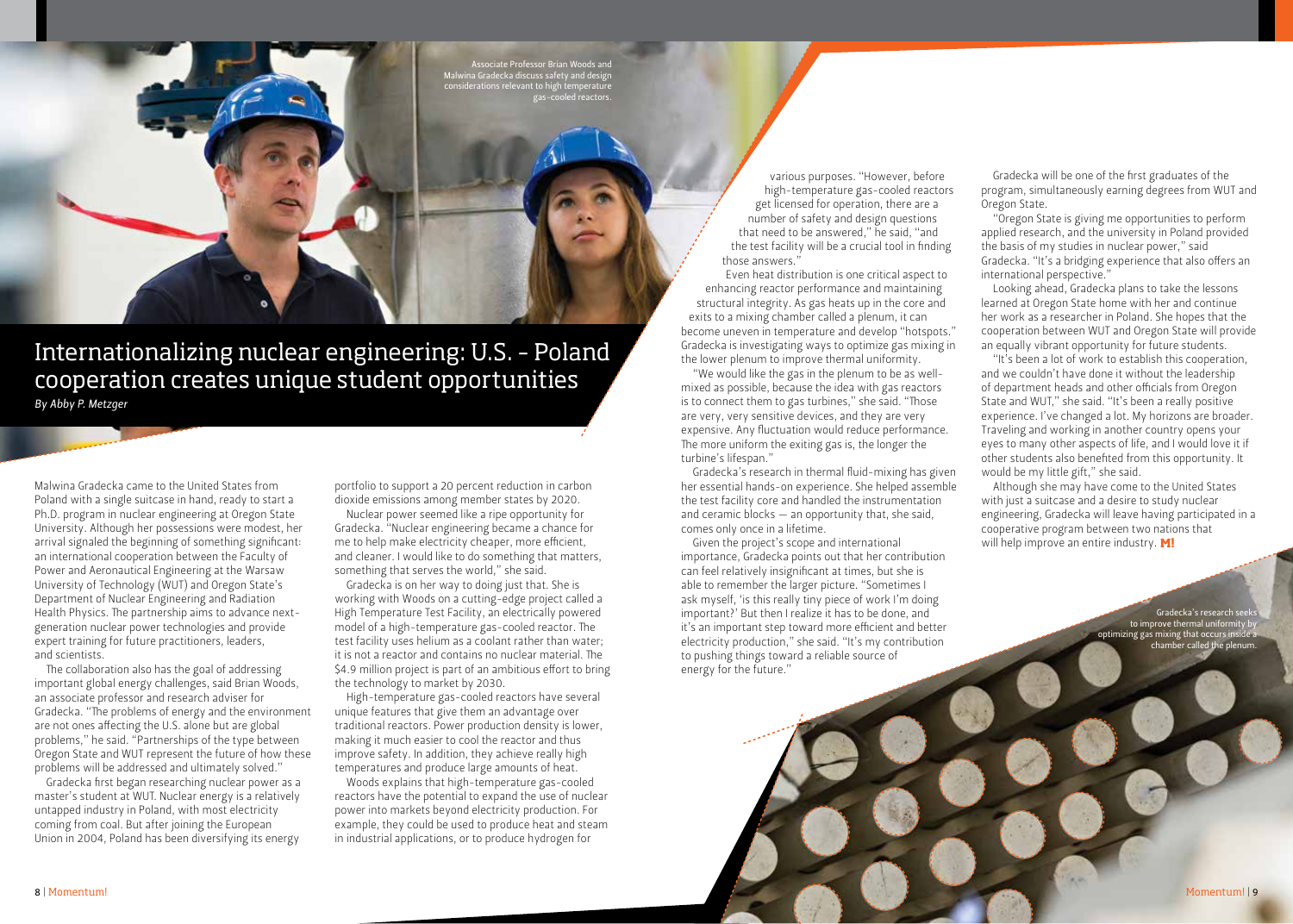## Building for the Big One: Kearney Professor of Engineering travels the world to study earthquake resilience

#### *By Warren Volkmann*

Two hundred miles north of Tokyo, on a barren coastal plain where a thriving city recently stood, Scott Ashford stopped in front of the skeleton of a three-story building. Its rusting I-beams and floors rose 30 feet above the denuded surroundings. Until the morning of March 11, 2011, it had been the Disaster Preparedness Office for the region called Tohoku.

As he studied the structure, Ashford reconstructed in his mind's eye the events of that devastating morning more than two years ago.

Offshore, tectonic plates that had been locked in place for centuries suddenly released, and the ground shook with one of the most powerful earthquakes ever recorded. Workers in the building ducked under desks and braced themselves in doorways. When the

This Disaster Preparedness Office withstood Japan's March 2011 tsunami, but the raging ocean, which rose 35 feet, washed people off the roof.

shaking finally stopped, instead of running for the hills, they ran for the roof. They knew the building was built to withstand tsunamis, and they placed their faith in it. From their vantage, they would have seen the ocean draw back. They would have watched the long-awaited tsunami — a great wall of mud and debris — surge over the beach, scraping away everything in its path. They would have felt the building shudder under the impact, but hold fast.

Then they would have witnessed the unimaginable: water rising floor by floor until it poured over the roof and swept everyone away.

The building survived, but the people it had been intended to protect did not. The engineers who designed it had not expected the water to rise an almost incomprehensible 35 feet. Today, it stands as a monument to the power of the sea and a shrine to those who lost their lives.

#### Learning from destruction

For Ashford, head of the Oregon State University School of Civil and Construction Engineering, the Disaster Preparedness Office is one of the most dramatic and ironic examples of seismic performance he found on a five-month tour of the destruction caused by the worst earthquakes in recent years. In addition to the 9.0 quake in Japan, he studied Chile's recovery from an 8.8 magnitude temblor in 2010, and New Zealand's struggles after a swarm of earthquakes hit, including a 7.0 in 2010 and 6.3 in 2011.

Ashford's earthquake resiliency sabbatical was funded by an endowment created by Connie and Lee Kearney. The endowed faculty position allows him to expand his research beyond civil and construction engineering to "lifeline infrastructure" the systems essential to modern life: water, electricity, fuel, transportation, communication, and wastewater treatment. As the inaugural Kearney Professor of Engineering, Ashford is receiving support for his farreaching research efforts over the next 10 years.

"I had been able to visit these countries previously, just two or three weeks after the earthquakes, with funding from the National Science Foundation," said Ashford, "but I wanted to see them after two to three years to see how they had done. How were they recovering? What worked? What didn't? What can we learn from their experience?"

#### Bringing the knowledge home

The last major offshore earthquake and tsunami along the Northwest coast of the United States was in 1700. That means Oregon is due for the next Big One, and it is important to take this time to prepare, Ashford said.

"To prepare for a subduction zone event like the one in Japan, you need to plan decades in advance," he said. "New Zealand had a 20-year effort that, frankly, helped them get through the earthquakes better than they would have. For Oregon, we need to think 50 years in advance." Ashford is an advisor to the Oregon Resilience Plan, and his position as the Kearney Professor of Engineering allows him to apply his findings to the preparedness effort.

Ashford's specialty is bridge design (for example, he worked on parts of the upgraded Bay Bridge, which just opened between

San Francisco and Oakland), and the case histories he collected on his travels enable him to bring new information to the table. "I collected a lot of data on bridge performance — data that would have been very difficult to obtain sitting in Corvallis," he said. "I came back with an understanding that we can have bridges that perform pretty well in lateral spreading zones. In Oregon, we have a great deal of work to do, and I am working with ODOT to make our system more resilient."

By returning to the earthquake sites and visiting leaders in engineering, government, and business, Ashford established Oregon State's College of Engineering as a world leader in earthquake preparedness and recovery, but he did not limit himself to earthquake studies while abroad.

"My second objective on this sabbatical was to develop relationships with universities around the world, to provide our students with a more global experience," he said. The endowed professorship paid for sojourns in Thailand, where he used to teach, and Turkey, where he strengthened important academic relationships. "I want to develop student exchanges that will help our students understand the global opportunities. It also gets some of the top undergraduates from around the world to consider Oregon State for a graduate degree."

When those graduate students get here, he and his research teams will have plenty to share with them about designing infrastructure that can protect not only property, but lives, too. M!

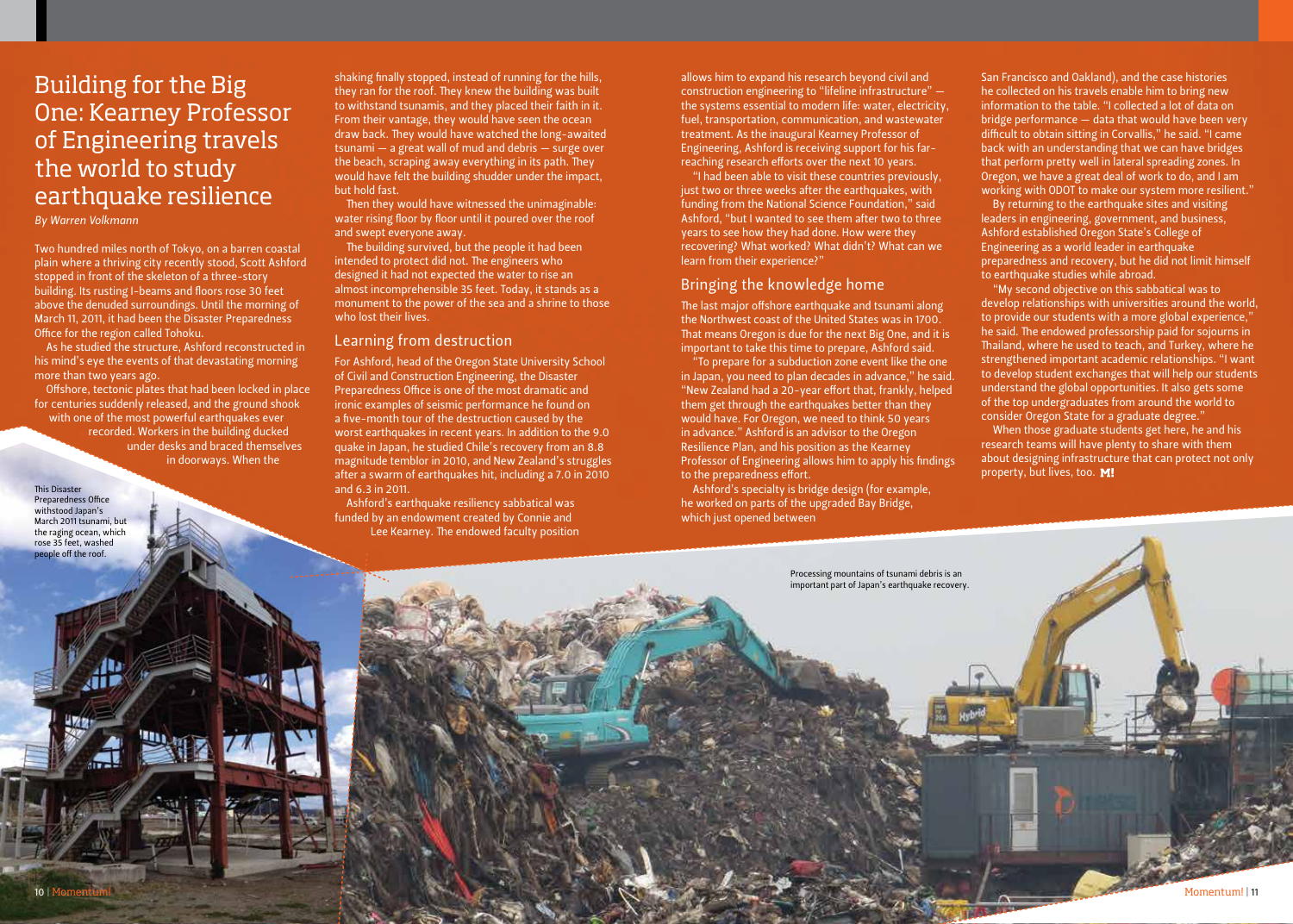#### WHAT'S YOUR EARTHQUAKE PLAN?

No matter how much resilience is engineered into Oregon's infrastructure, it's important to expect the unexpected in the aftermath of a quake or tsunami. While gathering data from earthquake sites around the world, Ashford heard hundreds of accounts of how people survived and rebuilt after the events, and he learned how important it is for everyone to take personal responsibility for preparation.



For example, New Zealand is still struggling to repair the damage in Christchurch after the 2010 and 2011 quakes. The ground there essentially turned to liquid and tilted the foundation of tens of thousands of houses and buildings. The downtown building district remains closed down, and businesses have adapted by setting up shop in shipping containers.

Oregon's situation may not be a whole lot different. "The Oregon coast is likely to be cut off for weeks," said Ashford. "You need to plan on being on your own for much longer than the 72 hours recommended for storm preparation. With events like these, the gasoline you have in your car is likely to be all you have for weeks."

Ashford recommends that all Oregonians develop a personal preparedness plan for serious emergencies. "How will you contact your family after an earthquake or a big storm, when the land lines and cell phone towers are down? Who will you call in your family to let them know you are okay?" he said.

He also recommends that businesses have a meeting once a year to talk about what to do in the aftermath. "How will you reach your employees? Your customers? How will you run your business without water or electricity?" he asks. In Chile, a lot of the utility companies provided food and family assistance to entice employees back to work, he said.

Businesses in downtown Christchurch, New Zealand, adapted by setting up shop in shipping containers following the 2010 and 2011 quakes.

> Lee and Connie Kearney

Scott Ashford's wife, Meleah ('83, B.S. Civil Engineering), accompanied him on his five-month global tour of earthquake sites. She captured their experiences in an engaging and informative travel blog at: ashfordsaroundtheworld.blogspot.com.

#### LEE AND CONNIE KEARNEY: FUNDING ENGINEERING, SUPPORTING OREGON

In 2010, Lee and Connie Kearney of Vancouver, Wash., committed \$2.5 million to create two faculty endowments at the Oregon State University School of Civil and Construction Engineering. It was their most recent transformative gift in a long history of support for the College of Engineering. The couple previously donated \$4 million to help restore Apperson Hall, which now bears the Kearney name.

Lee earned his degree in civil engineering from Oregon State in 1963. He worked for 32 years for Kiewit, one of the largest construction and mining organizations in North America, where he held several executive positions and served on the board of directors. He was inducted into the College of Engineering Hall of Fame in 2001.

Connie started her studies at Oregon State in 1961 and finished at the University of Washington. She became Clark County's first female commissioner, serving from 1976 to 1980, then earned a law degree from Creighton University in Omaha.

Today, Lee serves on the College of Engineering advisory board and the OSU Foundation Campaign Steering Committee; Connie, an OSU Foundation Honorary Trustee, serves on the board of trustees of the Oregon 4-H Foundation. In 2008, the OSU Alumni Association awarded them the E.B. Lemon Distinguished Alumni Award.

Reflecting on Scott Ashford's travels, Lee said, "It's a pleasure to a donor to see how the money is being used in such a positive way, for the benefit of not only Oregonians, but many others. The fact that the Northwest is anticipating a future big event makes Scott's work all the more important. We were glad to help him carry forward his research."

Giant incinerators have been running for 24 hours a day for the past two years to reduce tsunami debris to ash.